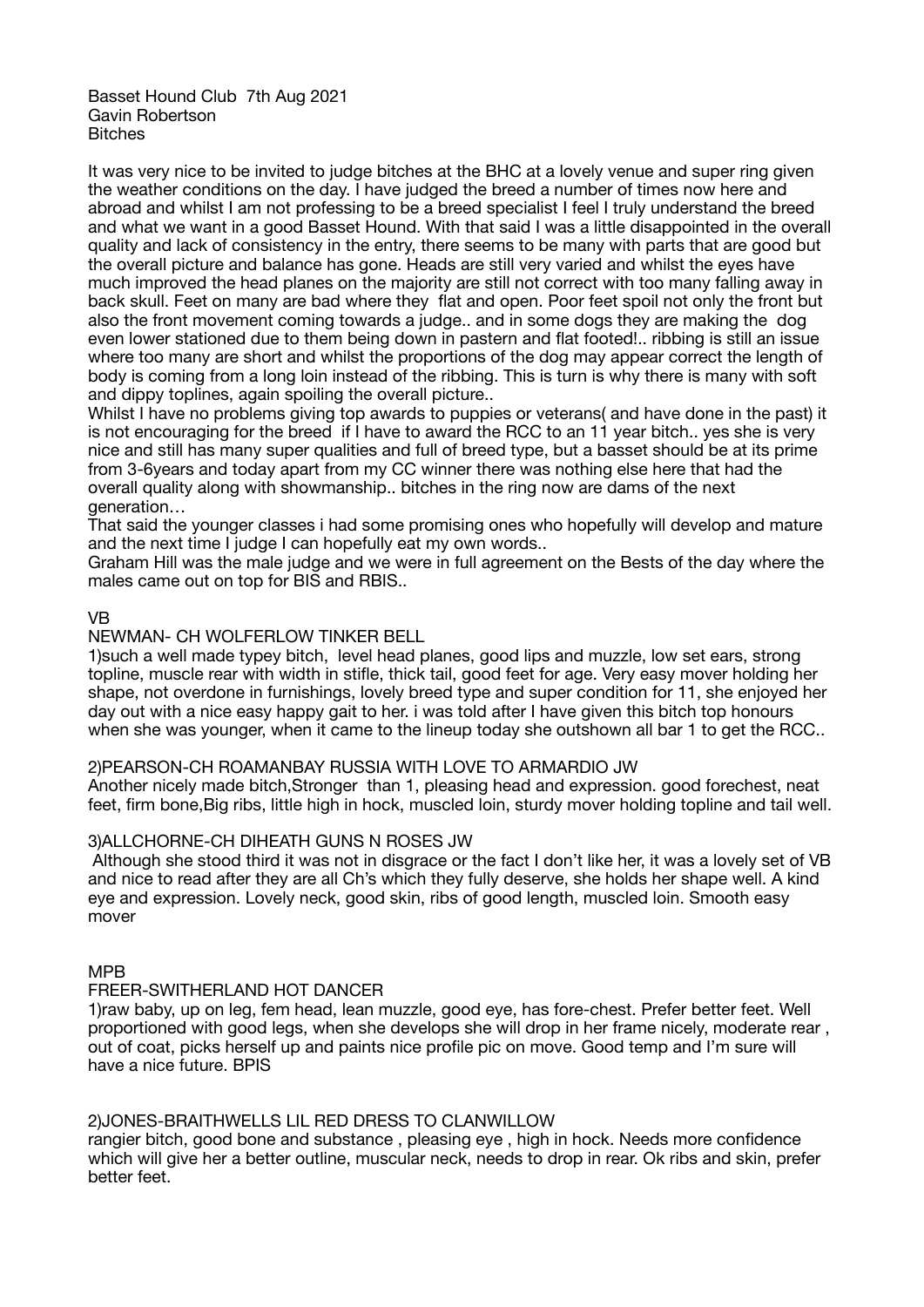### PB

#### BLEVINS- BLEVWIL ZENN

1)eyecatching pup, nice shape, need to fill out in rib, good furnishings, exc topline , prefer neater feet, strong rear, long supple ears, good muzzle and lips. Positive mover

### 2)NEWMAN- WOLFERLOW VICTORIA

taller stationed than 1, lean skull lovely ear, needs to fill in front, ok ribs, strong rear with low set hocks, still very raw.

### 3)ELLRICH- MALRICH LAST TANGO IN PARIS

I thought this was one of the nicest bitches of the day in my entry. She is a lovely shape, right amount of bone and substance, really nice proportions with room to develop. Has strength in head with a slight dome in skull, well placed eye, BUT, she didn't show and as much I liked her a hound has to carry its tail proudly. Once she gets her act together she will do well. Nice type..

#### JB

#### FREUDENREICH- LOCKOLEA CIRCLE OF LIFE

1)nicely made bitch, I liked her frame, has strength in muzzle , level head planes, pleasing dark eye, good bone, tail could be longer, big ribs, she carries herself well with a good topline. Muscled loin, she has a nice temperament and easy flowing movement, typey bitch.

#### 2)MELBOURNE/MURRAY/HIRST- DIHEATH ELVIS

taller stationed than 1 Good bone, tight feet, feminine head and exp, likes her skull, ears could be longer. Big ribs, moderate rear. Covers ground well.

#### 3)MEBOURNE/MURRAY- DIHEATH CHEVY

similar shape to 2 and needs to drop into her frame. Long skull, exc feet, prefer lower hocks. Good ribs, just wasn't confident on the move as ones above.

#### PGB

# FREER- SWITHERLAND FROSTY NICKERS

1)super shape and outline , defined occiput, fem head with exc supple folded ear, good skin. Has forechest , front well under body, forechest , long neck, holds her shape . Bit high in hock, tail of good length but could be thicker, nice type.

#### 2)MCLEAN-SWITHERLAND FINAL CHASE AT STOOKEWOOD

really nicely constructed bitch, has super forechest, feet, ribs and muscled loin.holds her backline on the move, Not as neat in front as 1 but lovely type all through, ideally a bit less weight on her would help.

#### 3)JONES- CLANWILLOW SHINING BRIGHT

 Feminine bitch, bit out of coat, good head planes, well set ear, muscular neck, neat feet. Lovely open side gait, prefer a neater front, muscular condition with nice temperament.

### LB

### 1)ARMSTRONG- LAURALEE A KIND OF MAGIC

A lovely quality bitch, detailed head piece with a nice expression. Ears low set,ok head planes, good depth of muzzle with right amount of lip. super shape and outline, just the right amount of leg showing daylight underneath her frame, has substance without being course. Neat feet, big ribs, chest and length, prefer better tail carriage , level back, just the right amount of furnishings, ideally her hocks could be lower but are strong, super condition, covers the ground with purpose with nice reach in front. Fully deserved the CC today..I'm sure won't be long before she is a Ch..

### 2)JONES- CLANWILLOW CENTENARY DREAM

another nicely made bitch, neat feet, lean skull. Long ears. Preferred neck on , ribs well sprung, muscled loin. An honest typey bitch, she places her feet well on the move and like 1 is in nice condition.

### 3) ROWLAND- CASTLEDEE GYPSY